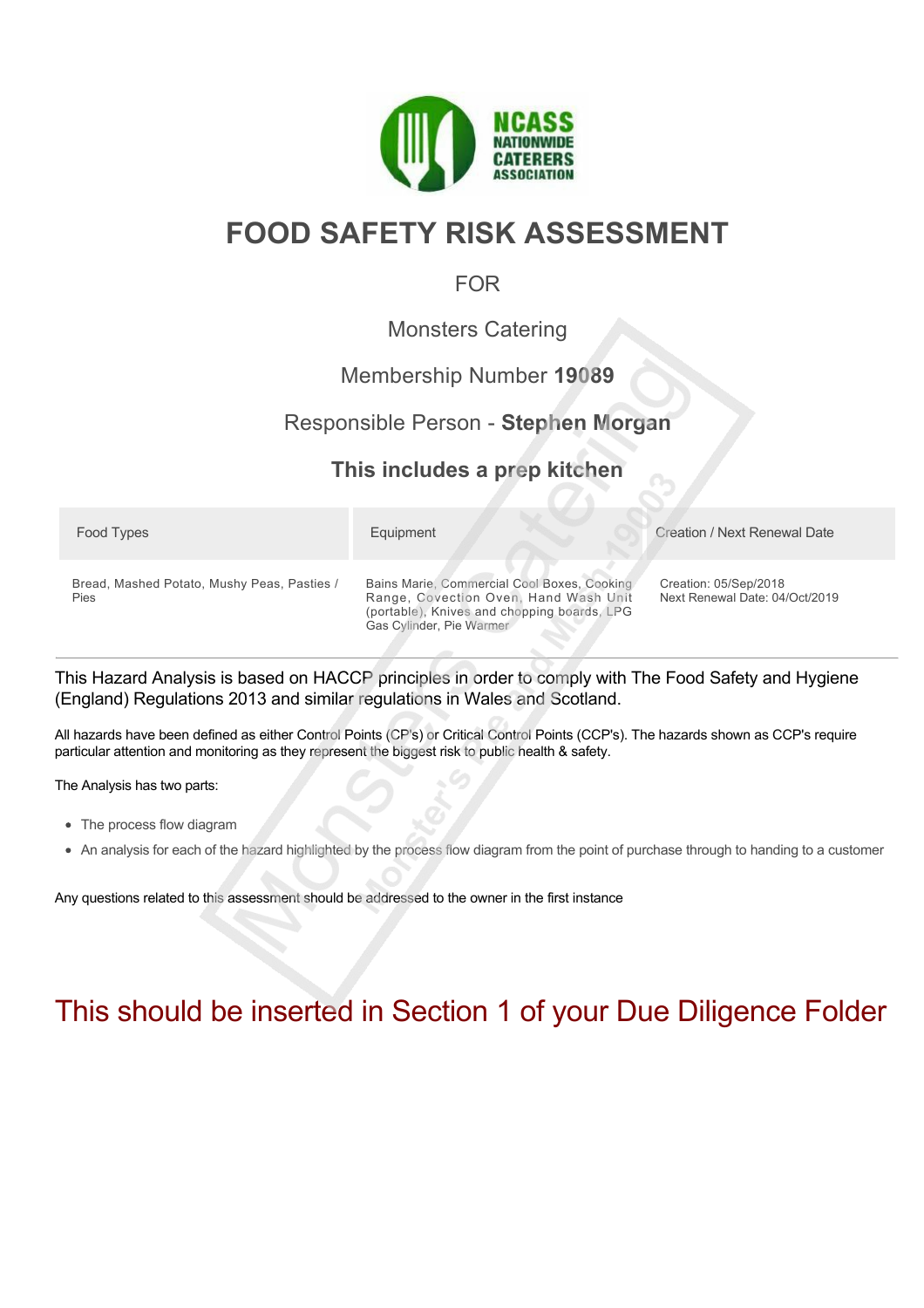### **Delivery by Suppliers**

(Chilled i.e. kept in the fridge or chiller)

### **Storage**

(Chilled i.e. kept in the fridge or chiller)

#### **Transport**

(Fridges and cool boxes (e.g. fridge van or separate fridge/cool box in a van))

J

#### **Preparation**

(Preparation of both ready to eat and raw foods)

## **Cooking**

(Cooking high risk foods)

## **Hot Holding**

(I use hot holding as part of my business process)

#### **Serving**

(Serving of food)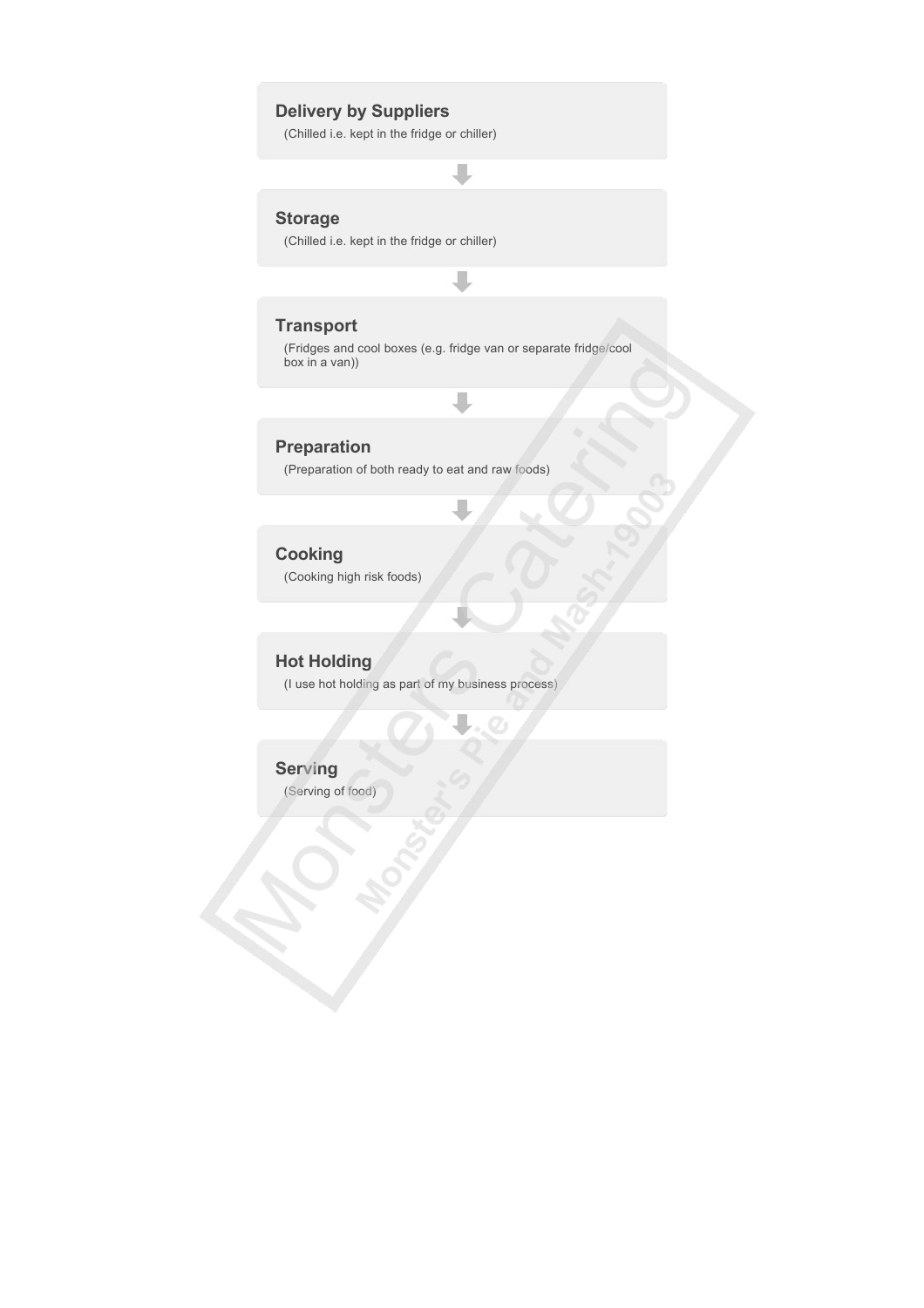| <b>Delivery by Suppliers</b>                       |                                                                             |                                                                      |                                                                                                                     |                                                                                            |  |
|----------------------------------------------------|-----------------------------------------------------------------------------|----------------------------------------------------------------------|---------------------------------------------------------------------------------------------------------------------|--------------------------------------------------------------------------------------------|--|
| <b>Chilled Products</b>                            |                                                                             |                                                                      |                                                                                                                     |                                                                                            |  |
| <b>A</b> Hazard                                    | Controls<br>R                                                               | <b>Critical Controls</b>                                             | <b>Monitoring Procedures</b><br>پ                                                                                   | <b>Corrective Actions</b>                                                                  |  |
| Physical and chemical                              | Use only reputable<br>suppliers who can                                     |                                                                      | Conduct visual checks on food and<br>packaging condition prior to taking<br>into stock.                             | If any products are damaged, isolate them, notify the<br>supplier and return them.         |  |
| demonstrate legal<br>contamination.<br>compliance. |                                                                             | Be aware of chemical odours on<br>delivered goods.                   | If any food appears contaminated or has a chemical<br>odour then isolate it, notify the supplier and return it.     |                                                                                            |  |
| Microbiological<br>contamination and growth.       | Use only reputable<br>suppliers who can<br>demonstrate legal<br>compliance. | Ensure high risk,<br>chilled food is<br>delivered at 8°C<br>or less. | At the point of delivery, check the<br>temperatures of supplies<br>received and record them in<br>your daily diary. | If the temperature of high risk, chilled food has risen<br>above 8°C, reject the delivery. |  |
|                                                    | Check 'best before' and/or<br>'use by' dates                                |                                                                      | Always check dates when purchasing<br>food.                                                                         | Do not accept food beyond its 'use by' or 'best before'<br>date.                           |  |
| <b>Notes</b>                                       |                                                                             |                                                                      |                                                                                                                     |                                                                                            |  |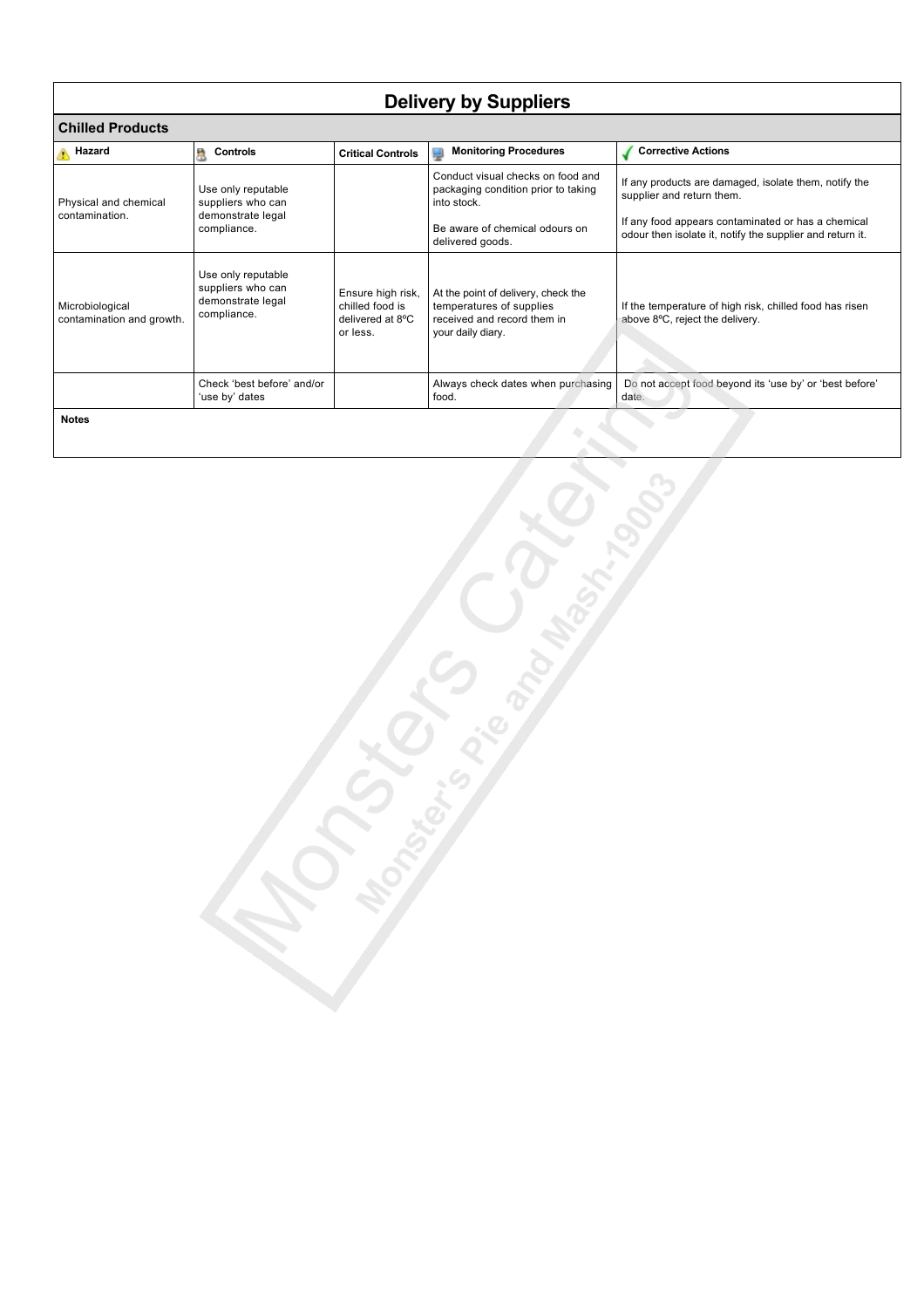| <b>Storage</b>                               |                                                                                                                                                   |                                                   |                                                                                                                                       |                                                                                                                                                                                                                                                                                                                                                                                                                                                                                                             |  |
|----------------------------------------------|---------------------------------------------------------------------------------------------------------------------------------------------------|---------------------------------------------------|---------------------------------------------------------------------------------------------------------------------------------------|-------------------------------------------------------------------------------------------------------------------------------------------------------------------------------------------------------------------------------------------------------------------------------------------------------------------------------------------------------------------------------------------------------------------------------------------------------------------------------------------------------------|--|
| <b>Chilled Storage</b>                       |                                                                                                                                                   |                                                   |                                                                                                                                       |                                                                                                                                                                                                                                                                                                                                                                                                                                                                                                             |  |
| Hazard                                       | Controls<br>a                                                                                                                                     | <b>Critical Controls</b>                          | <b>Monitoring Proceedures</b>                                                                                                         | <b>Corrective Actions</b>                                                                                                                                                                                                                                                                                                                                                                                                                                                                                   |  |
| Microbiological<br>contamination and growth. | Keep high risk foods at or<br>below 8°C.<br>Check fridge<br>temperatures three<br>times every day and<br>record in your Daily<br>Recording Diary. | Maintain fridge<br>temperature at<br>8°C or less. | Monitor your daily recording diary on a<br>daily basis to ensure checks are<br>carried out and equipment is<br>functioning correctly. | If the temperature of high risk, chilled food has risen<br>above 8°C for one period of less than 4 hours, it can be<br>returned to a storage temperature of 8°C or less until it is<br>sold, used immediately or disposed of.<br>If the products have been above 8°C for more than one<br>period of 4 hours then they must be disposed of.<br>If you use the 4-hour rule you must document this in your<br>daily recording diary. Note that food can only undergo one<br>period of up to 4 hours above 8°C. |  |
| Microbiological<br>contamination and growth. | Keep raw and ready-to-eat<br>foods separate.<br>Cover foods and store raw<br>food below ready-to-eat<br>products.                                 |                                                   | Conducts visual checks on fridges<br>daily.                                                                                           | If ready-to-eat food comes into contact with raw food it will<br>potentially be contaminated and should be disposed of<br>safely.                                                                                                                                                                                                                                                                                                                                                                           |  |
| Microbiological<br>contamination and growth. | Check 'best before' or 'use<br>by' dates.                                                                                                         | Do not use food<br>beyond its use by<br>date.     | Conduct visual checks and<br>implement stock rotation.                                                                                | Dispose of any food beyond its 'best before' or use by<br>date.                                                                                                                                                                                                                                                                                                                                                                                                                                             |  |
| Physical contamination.                      | Ensure that packaging is in<br>a good condition and<br>that food is protected<br>against contamination.                                           |                                                   | Conduct visual inspections of food /<br>packaging.                                                                                    | If it seems any products have been damaged, dispose of<br>them.                                                                                                                                                                                                                                                                                                                                                                                                                                             |  |
| Chemical contamination.                      | Ensure foodsafe cleaning<br>products are used and that<br>the manufacturer's<br>instructions are followed.                                        |                                                   | Conduct spot checks on cleaning<br>practices by staff.                                                                                | If food comes into contact with chemicals, dispose of it<br>safely.<br>If cleaning products are not foodsafe, ensure they are<br>changed for a more suitable product.                                                                                                                                                                                                                                                                                                                                       |  |
| <b>Notes</b>                                 |                                                                                                                                                   |                                                   |                                                                                                                                       |                                                                                                                                                                                                                                                                                                                                                                                                                                                                                                             |  |
| <b>Lease Range</b><br>- Legislav             |                                                                                                                                                   |                                                   |                                                                                                                                       |                                                                                                                                                                                                                                                                                                                                                                                                                                                                                                             |  |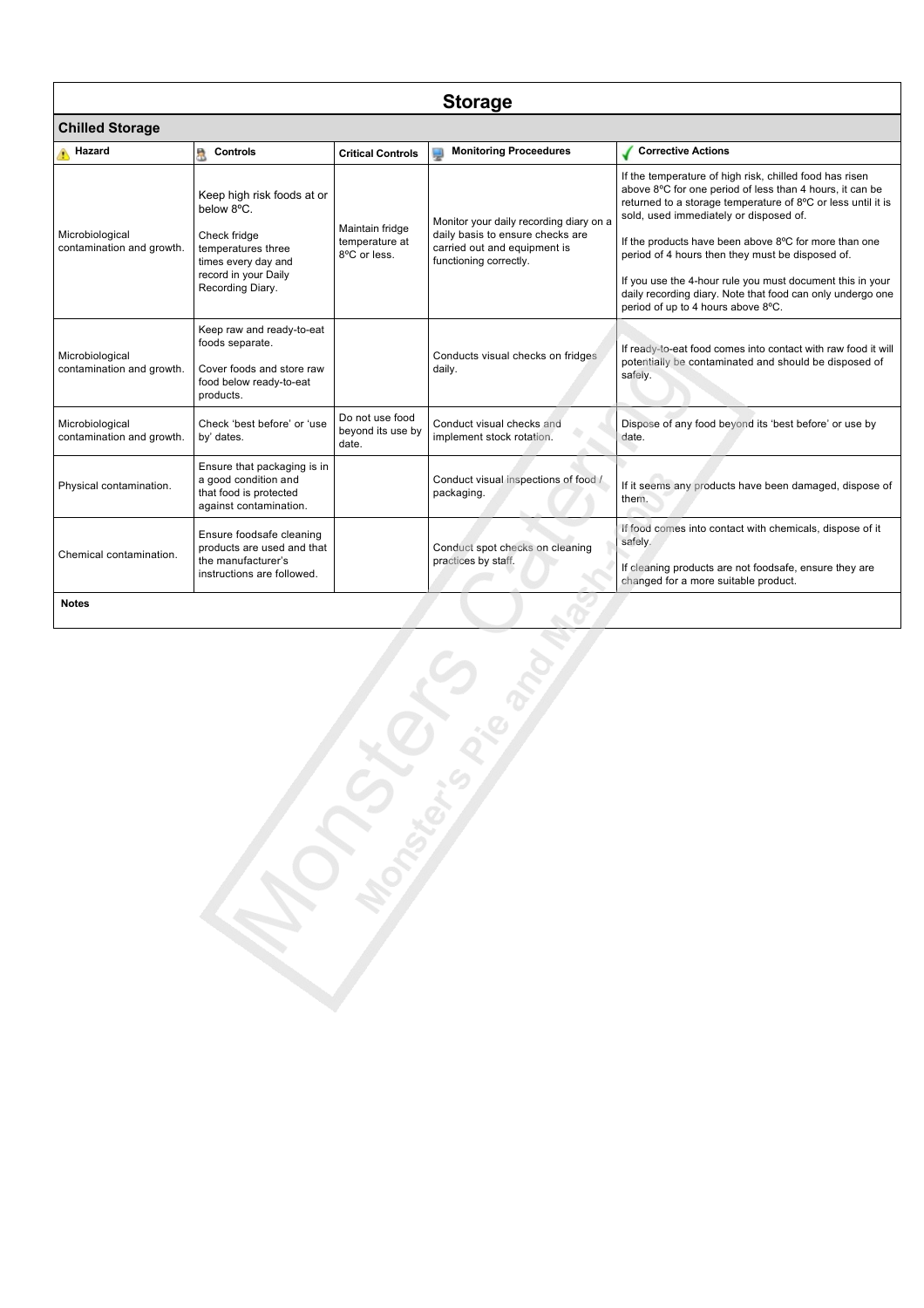| <b>Transport</b>                                                 |                                                                                                          |                                                     |                                                                                                                           |                                                                                                                                  |  |
|------------------------------------------------------------------|----------------------------------------------------------------------------------------------------------|-----------------------------------------------------|---------------------------------------------------------------------------------------------------------------------------|----------------------------------------------------------------------------------------------------------------------------------|--|
| <b>Chilled Transport</b>                                         |                                                                                                          |                                                     |                                                                                                                           |                                                                                                                                  |  |
| <b>Hazards</b>                                                   | <b>Controls</b><br>e,                                                                                    | <b>Critical Limit</b>                               | <b>Monitoring</b><br>Ų                                                                                                    | <b>Corrective Action</b>                                                                                                         |  |
| Microbiological<br>contamination and growth.                     | Use separate containers<br>for raw and ready-to-eat<br>foods.                                            |                                                     | Conduct visual checks to ensure that<br>foods are kept separate during<br>transportation.                                 | Dispose of any products that have potentially or actually<br>been contaminated.                                                  |  |
| Microbiological<br>contamination and growth<br>for chilled food. | Keep chilled foods at or<br>below 8°C.                                                                   | Keep high risk,<br>chilled food at or<br>below 8°C. | Record temperatures upon loading at<br>preparation premises/storage<br>premises and also when unloading<br>at site.       | If, on arrival at site, the temperature of chilled food has<br>risen above 8°C it must be disposed of.                           |  |
| Physical contamination.                                          | Ensure products are<br>protected against physical<br>contamination during<br>transport by covering them. |                                                     | Conduct visual checks to ensure food<br>products are suitably covered and<br>protected against physical<br>contamination. | Dispose of any products that have potentially or actually<br>been contaminated.                                                  |  |
| Chemical contamination.                                          | Keep chemicals away from<br>food during transport.                                                       |                                                     | Conduct visual checks to ensure food<br>products are not stored with<br>chemicals during transportation.                  | If there is any sign of chemical contamination, dispose of<br>food safely and review your processes and storage of<br>chemicals. |  |
| <b>Notes</b>                                                     |                                                                                                          |                                                     |                                                                                                                           |                                                                                                                                  |  |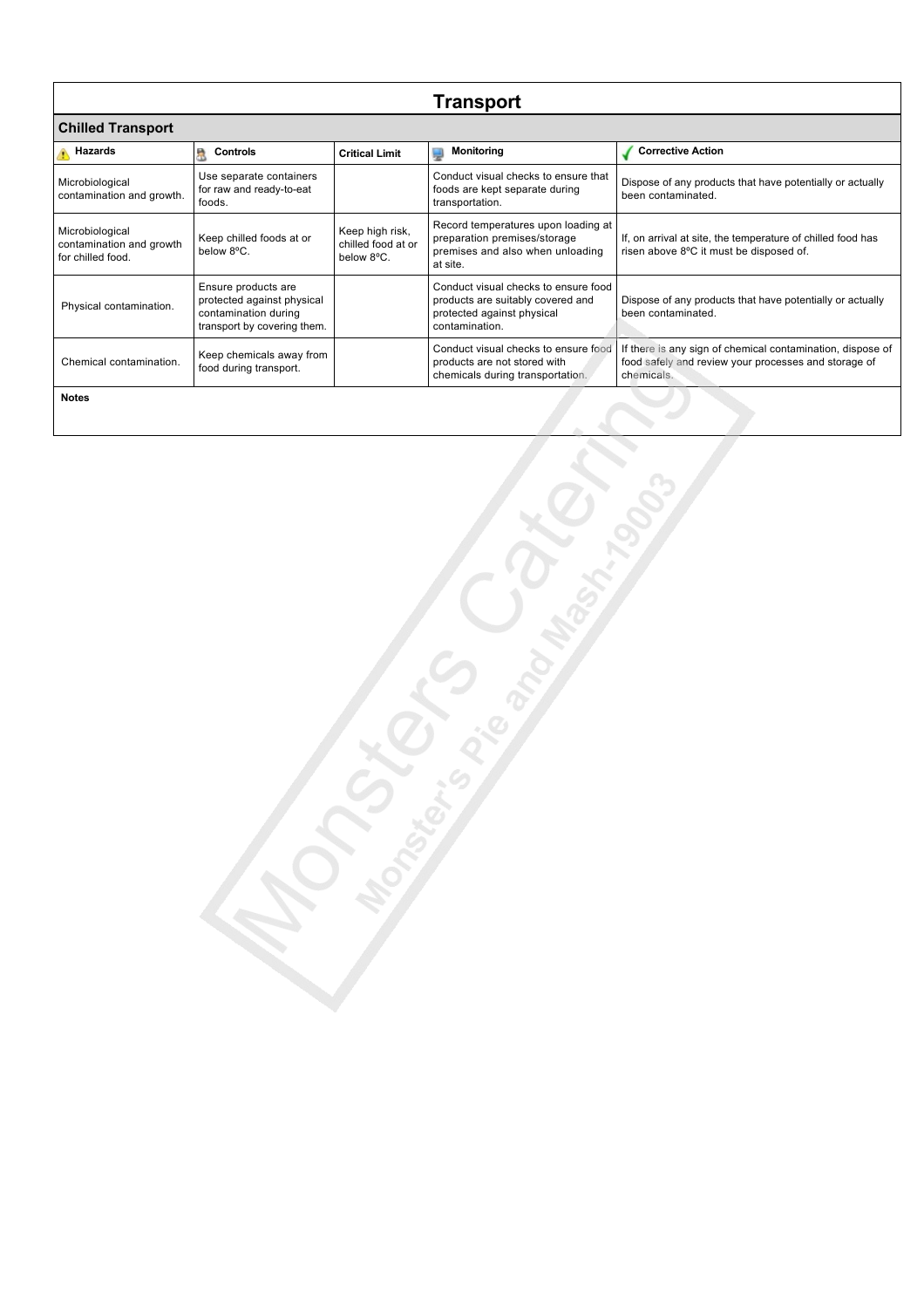| <b>Preparation</b>                        |                                                                                                                                                                                                                                                                                                                       |                                                                                |                                                                                                                                                                                |                                                                                                                                                                    |
|-------------------------------------------|-----------------------------------------------------------------------------------------------------------------------------------------------------------------------------------------------------------------------------------------------------------------------------------------------------------------------|--------------------------------------------------------------------------------|--------------------------------------------------------------------------------------------------------------------------------------------------------------------------------|--------------------------------------------------------------------------------------------------------------------------------------------------------------------|
| Preparation of ready-to-eat AND raw foods |                                                                                                                                                                                                                                                                                                                       |                                                                                |                                                                                                                                                                                |                                                                                                                                                                    |
| Hazards                                   | <b>R</b> Controls                                                                                                                                                                                                                                                                                                     | <b>Critical Limit</b>                                                          | Monitoring                                                                                                                                                                     | <b>Corrective Action</b>                                                                                                                                           |
| Microbiological<br>contamination.         | Use separate areas and<br>staff for handling raw and<br>ready-to-eat products<br>wherever possible.                                                                                                                                                                                                                   |                                                                                | Conduct visual checks to ensure the<br>correct preparation areas are used.                                                                                                     | Dispose of any products that have potentially or actually<br>been contaminated.<br>Retrain staff on correct procedures                                             |
| Microbiological<br>contamination.         | If it is not possible to have<br>separate work areas for<br>raw and ready-to-eat foods,<br>separate chopping boards<br>must be used as the food<br>contact surface (not the<br>worktop itself). The dual<br>use work area must be<br>cleaned and disinfected<br>between preparation of raw<br>and ready-to-eat foods. | Any disinfectant<br>used must<br>comply with<br><b>BSEN: 1276 OR</b><br>13697. | Conduct visual checks to ensure that<br>cleaning is undertaken between<br>tasks and that separate, dedicated<br>chopping boards are used for raw<br>and ready-to-eat products. | Dispose of any products that have potentially or actually<br>been contaminated.<br>Retrain staff on correct procedures.                                            |
| Microbiological<br>contamination.         | Use separate equipment<br>and utensils for raw and<br>ready-to-eat foods.                                                                                                                                                                                                                                             |                                                                                | Conduct visual checks to ensure that<br>foods are kept separate and<br>that separate equipment/utensils are<br>being used during the preparation<br>process.                   | Dispose of any products that have potentially or actually<br>been contaminated.<br>Retrain staff on correct procedures.                                            |
| Microbiological<br>contamination.         | Sanitise equipment and<br>sinks between processes.                                                                                                                                                                                                                                                                    |                                                                                | Conduct visual checks to ensure<br>the correct sinks are used for<br>the correct tasks.                                                                                        | Dispose of any products that have potentially or actually<br>been contaminated.<br>Review or retrain staff as necessary.                                           |
| Microbiological<br>contamination.         | Ensure all food handlers<br>are aware of their personal<br>hygiene requirements.                                                                                                                                                                                                                                      |                                                                                | Conduct visual checks of all food<br>handlers.                                                                                                                                 | Dispose of any products that have potentially or actually<br>been contaminated.<br>Review or retrain staff as necessary.                                           |
| Microbiological<br>contamination.         | Wash raw fruit and<br>vegetables thoroughly in a<br>dedicated food washing<br>sink or in the general sink<br>and ensure the sink<br>cleaned and disinfected<br>before and after use.                                                                                                                                  |                                                                                | Conduct visual checks to ensure that<br>raw fruit and vegetables are washed<br>in the correct place.                                                                           | Dispose of any products that have potentially or actually<br>been contaminated.<br>Review or retrain staff as necessary.                                           |
| Microbiological growth.                   | Limit the time that high risk<br>food is kept above 8°C.                                                                                                                                                                                                                                                              |                                                                                | Visually monitor the food.                                                                                                                                                     | Dispose of any high risk, chilled products left at ambient<br>for more than 1 hour.<br>Review or retrain as necessary.<br>Change the process if necessary.         |
| Physical contamination.                   | Ensure the preparation<br>area and equipment are<br>maintained in a sound<br>condition.                                                                                                                                                                                                                               |                                                                                | Perform daily visual checks of the<br>condition of the preparation area and<br>equipment.                                                                                      | Repair any deterioration to preparation areas and replace<br>damaged equipment.<br>Dispose of any products that have potentially or actually<br>been contaminated. |
| Chemical contamination.                   | Keep chemicals away from<br>food.<br>Cover and/or put away food<br>when cleaning.                                                                                                                                                                                                                                     |                                                                                | Perform spot checks to ensure staff<br>are following the correct procedure.                                                                                                    | If there is any sign of chemical contamination, dispose of<br>food safely and review your processes and storage of<br>chemicals.                                   |
| <b>Notes</b>                              |                                                                                                                                                                                                                                                                                                                       |                                                                                |                                                                                                                                                                                |                                                                                                                                                                    |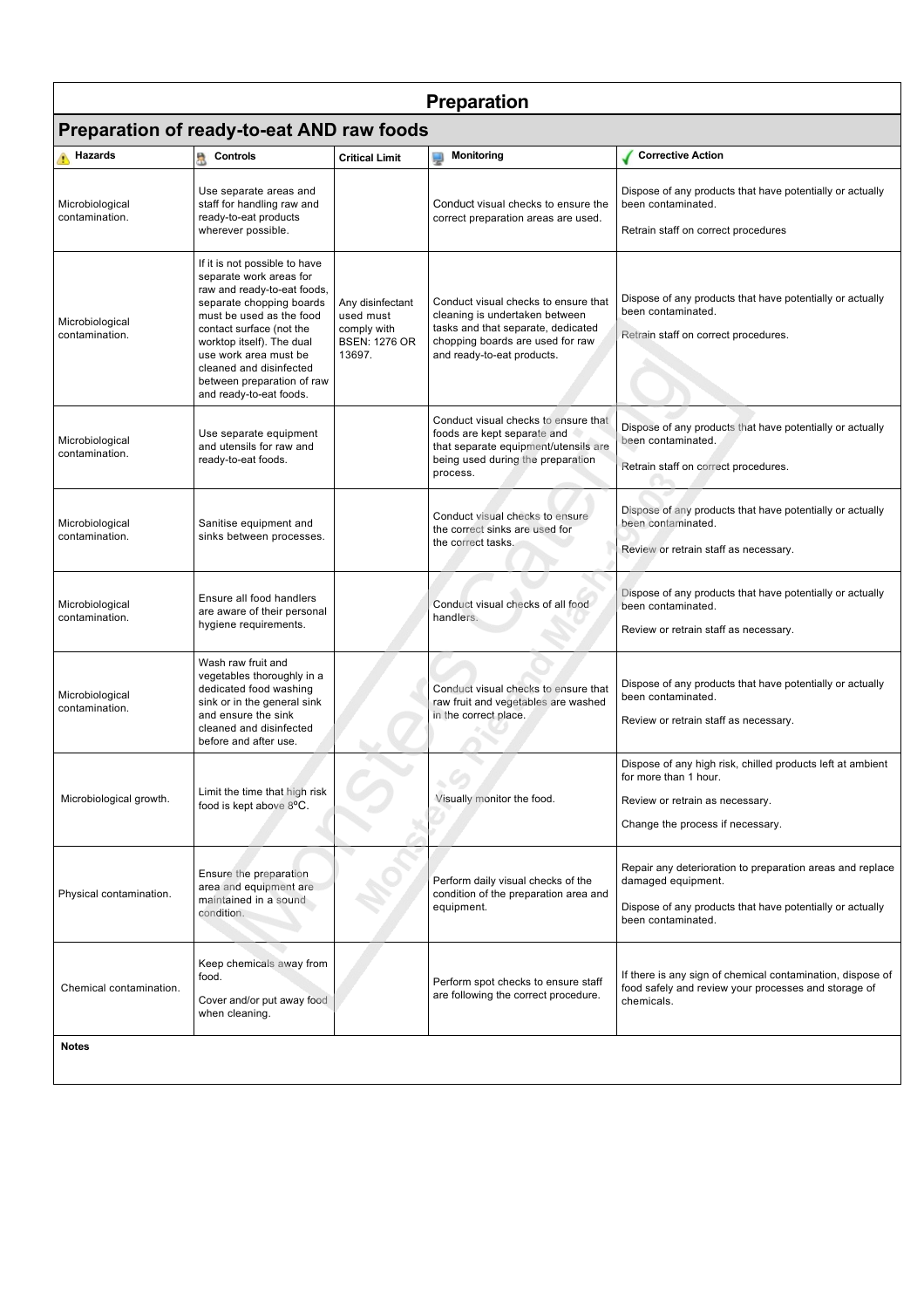| Cooking                                                                                     |                                                                                                                                        |                                                                                                                                                     |                                                                                          |                                                                                                                                                                           |  |
|---------------------------------------------------------------------------------------------|----------------------------------------------------------------------------------------------------------------------------------------|-----------------------------------------------------------------------------------------------------------------------------------------------------|------------------------------------------------------------------------------------------|---------------------------------------------------------------------------------------------------------------------------------------------------------------------------|--|
|                                                                                             | <b>Cooking high risk products</b>                                                                                                      |                                                                                                                                                     |                                                                                          |                                                                                                                                                                           |  |
| Hazards                                                                                     | A<br><b>Controls</b>                                                                                                                   | <b>Critical Limit</b>                                                                                                                               | <b>Monitoring</b><br>پ                                                                   | <b>Corrective Action</b>                                                                                                                                                  |  |
| Survival of<br>bacteria for foods other<br>than whole muscles of<br>lamb, beef and venison. | Ensure food is thoroughly<br>cooked.                                                                                                   | Food should be<br>cooked to a<br>minimum core<br>temperature of<br>75°C for 30<br>seconds (or an<br>equivalent<br>time/temperature<br>combination). | Conduct spot checks on food<br>temperatures and record your<br>results in a daily diary. | Continue to cook the product until the core temperature<br>detailed is achieved.                                                                                          |  |
| Survival of bacteria for<br>whole muscles of lamb,<br>beef and venison.                     | The product must be heat<br>sealed, e.g. flash frying<br>the whole outer surface of<br>the muscle in a hot pan<br>or on a hot griddle. | Ensure the whole<br>outer surface is<br>sufficiently heat<br>treated.                                                                               | Ensure heat treatment is undertaken<br>adequately.                                       | If the whole outer surface is not sealed, do not serve and<br>continue to seal or cook the product.                                                                       |  |
| Fish: survival of parasites.                                                                | Ensure food is thoroughly<br>cooked.                                                                                                   | Food should be<br>cooked to a<br>minimum core<br>temperature of<br>60°C for 60<br>seconds.                                                          | Conduct spot checks on food<br>temperatures and record your results<br>in a daily diary. | Continue to cook the product until a minimum core<br>temperature of 60°C for 60 seconds is achieved.                                                                      |  |
| Physical contamination.                                                                     | Ensure all equipment is in<br>good order.                                                                                              |                                                                                                                                                     | Check maintenance records for<br>equipment daily.                                        | Repair or replace damaged or deteriorated equipment.<br>Dispose of any products that have potentially or actually<br>been contaminated.                                   |  |
| Chemical contamination.                                                                     | Ensure foodsafe cleaning<br>products are used and the<br>manufacturer's<br>instructions followed.                                      |                                                                                                                                                     | Conduct spot checks on cleaning<br>practices by staff.                                   | If food comes into contact with chemicals then dispose of<br>it safely.<br>If cleaning products are not foodsafe, ensure they are<br>changed for a more suitable product. |  |
| <b>Notes</b>                                                                                |                                                                                                                                        |                                                                                                                                                     |                                                                                          |                                                                                                                                                                           |  |
| JASKERKE                                                                                    |                                                                                                                                        |                                                                                                                                                     |                                                                                          |                                                                                                                                                                           |  |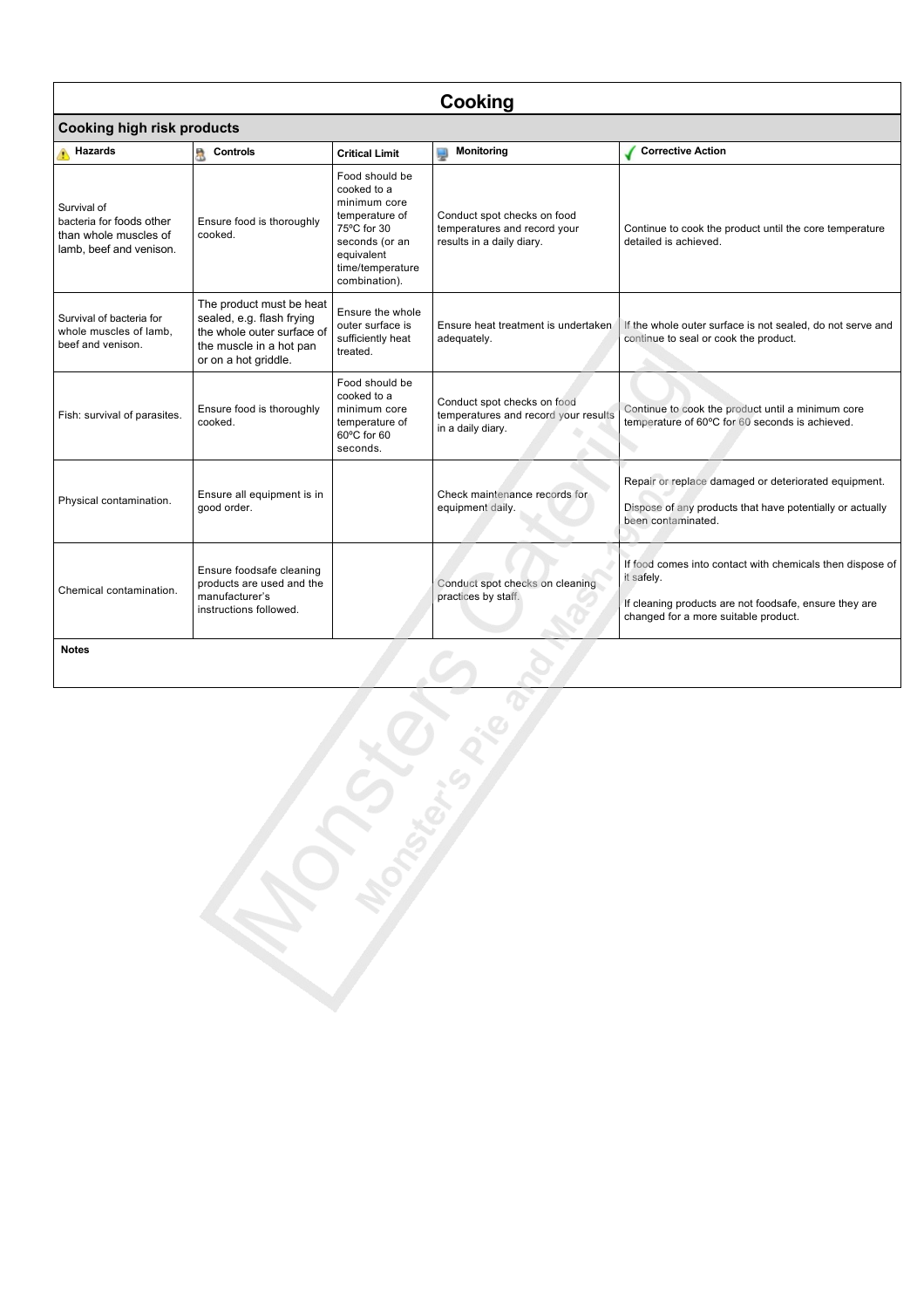| <b>Hot Holding</b><br><b>Hot holding</b>                                   |                                                                                                                                                        |                                                             |                                                                                                                                        |                                                                                                                                                                                                                                                                                                                                                                                                                                                                                                                                                   |
|----------------------------------------------------------------------------|--------------------------------------------------------------------------------------------------------------------------------------------------------|-------------------------------------------------------------|----------------------------------------------------------------------------------------------------------------------------------------|---------------------------------------------------------------------------------------------------------------------------------------------------------------------------------------------------------------------------------------------------------------------------------------------------------------------------------------------------------------------------------------------------------------------------------------------------------------------------------------------------------------------------------------------------|
|                                                                            |                                                                                                                                                        |                                                             |                                                                                                                                        |                                                                                                                                                                                                                                                                                                                                                                                                                                                                                                                                                   |
| Microbiological<br>contamination and growth.                               | Use a thermometer to<br>check food temperatures<br>on a regular basis.                                                                                 | Hot food must be<br>kept at a<br>temperature<br>above 63°C. | Monitor food temperature records in<br>your recording diary daily.                                                                     | If the temperature of food that is hot held has dropped<br>below 63°C for one period of less than 2 hours, then it<br>can be returned to a temperature above 63°C until sold,<br>used immediately, or disposed of.<br>If the temperature of the food that is hot held has dropped<br>below 63°C for more than 2 hours or for an unknown<br>period of time, it must be disposed of.<br>If you use the 2 hour rule this must be documented in<br>your daily diary. Note that hot held food can only have one<br>period of up to 2 hours below 63°C. |
| Physical contamination.                                                    | Ensure equipment and<br>premises are in good<br>order.                                                                                                 |                                                             | Check maintenance records for<br>equipment and premises daily.<br>Conduct visual checks of equipment<br>and premises on a daily basis. | Repair or replace damaged or deteriorated<br>equipment and repair damaged areas of premises as<br>required.<br>Dispose of any food which has potentially or actually been<br>contaminated.                                                                                                                                                                                                                                                                                                                                                        |
| Chemical contamination.                                                    | Ensure foodsafe cleaning<br>products are used.                                                                                                         |                                                             | Conduct spot checks on cleaning<br>practices by staff.                                                                                 | If cleaning products are not foodsafe ensure they are<br>changed for a more suitable product.<br>Dispose of any food which has potentially or actually been<br>contaminated and which poses a risk to food safety.                                                                                                                                                                                                                                                                                                                                |
| Microbiological, chemical<br>and physical contamination<br>from customers. | Protect food against<br>potential contamination<br>from customers, e.g.<br>ensure food is<br>covered/bagged or<br>use sneeze guards for<br>open foods. |                                                             | Constantly monitor food on display.                                                                                                    | Dispose of any products that have potentially or actually<br>been contaminated.                                                                                                                                                                                                                                                                                                                                                                                                                                                                   |
| <b>Notes</b>                                                               |                                                                                                                                                        |                                                             |                                                                                                                                        |                                                                                                                                                                                                                                                                                                                                                                                                                                                                                                                                                   |
|                                                                            |                                                                                                                                                        | JAPEANS                                                     | $\sum_{i=1}^{n} a_i$                                                                                                                   |                                                                                                                                                                                                                                                                                                                                                                                                                                                                                                                                                   |